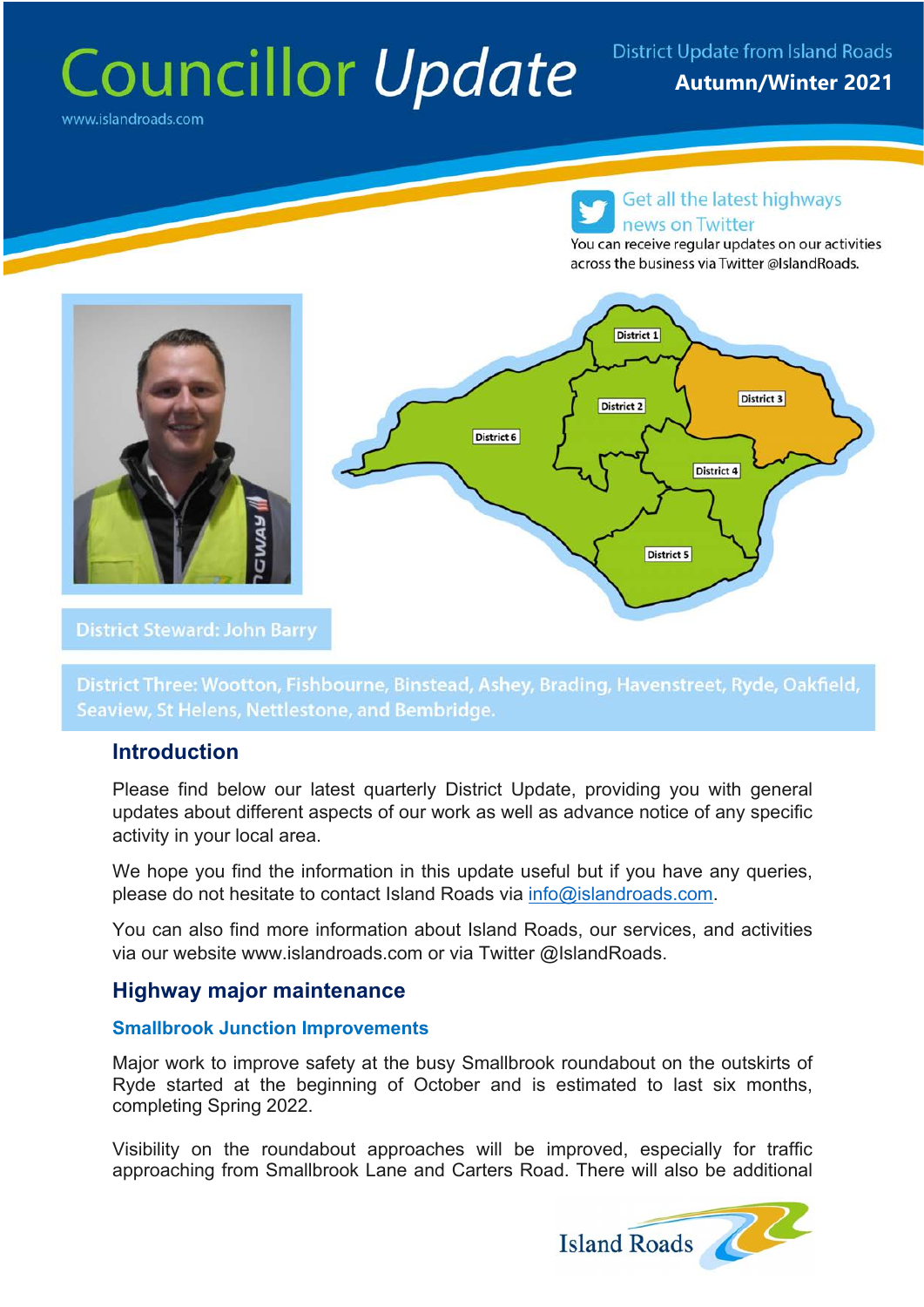streetlighting, a speed limit reduction from 40mph to 30mph and anti-skid 'slow down strips' will be laid at the approaches to the new, realigned and relocated roundabout.

Among the new safety features are also the realignment of the junction's approaches and introduction of new traffic Islands which will require traffic to slow down and negotiate the new roundabout rather than 'straightrunning' across it.



During the majority of the work, the junction is being controlled by temporary traffic lights and Smallbrook Lane is restricted to one-way eastbound (towards Ryde). The non-residential end of Carters Road is also one-way (eastbound) towards its junction with Ashey Road.

For the past few weeks, utility companies have been redirecting their services so the new layout can be built next year. One element of this utility work requires the diversion of BT Openreach infrastructure.

This work will require the closure of Ashey Road between Smallbrook Junction and the junction of Upton Road and Swanmore Road between Friday December 17th and Tuesday December 21 including at the weekend. While on site, they will bring forward work involving the erection of a new telegraph pole prior to the re-routing of overhead cables which is planned for January.

The diversion in both directions will be via Upton Road and Carters Road. Both Smallbrook Lane and Carters Road will be re-opened in both directions to facilitate the diversion. There will also be three-way traffic lights at Smallbrook Junction.

On completion of the work, Smallbrook Lane and Carters Road will revert to one-way west to east (eastbound) for the ongoing construction works.

We hope to then remove all traffic restrictions over the Christmas holiday between December 24 and January 4 if safe to do so.

You can read more about the scheme on our website www.islandroads.com

## **Coppins Bridge Signal Upgrade programme**



A rolling programme of work to upgrade the traffic signals at Coppins Bridge in Newport is underway. The project is the last phase of the major programme under the Highways PFI to upgrade all the Island's traffic lights and pedestrian crossings.

The work, which started on 8 November, is being

undertaken on behalf of the Isle of Wight Council and will see all the signals at Coppins Bridge upgraded to include the latest 'intelligent technology' to make them more reliable and energy efficient, and to improve remote access to enable responses to changes in traffic volumes and faster fault reporting. The project will also see four

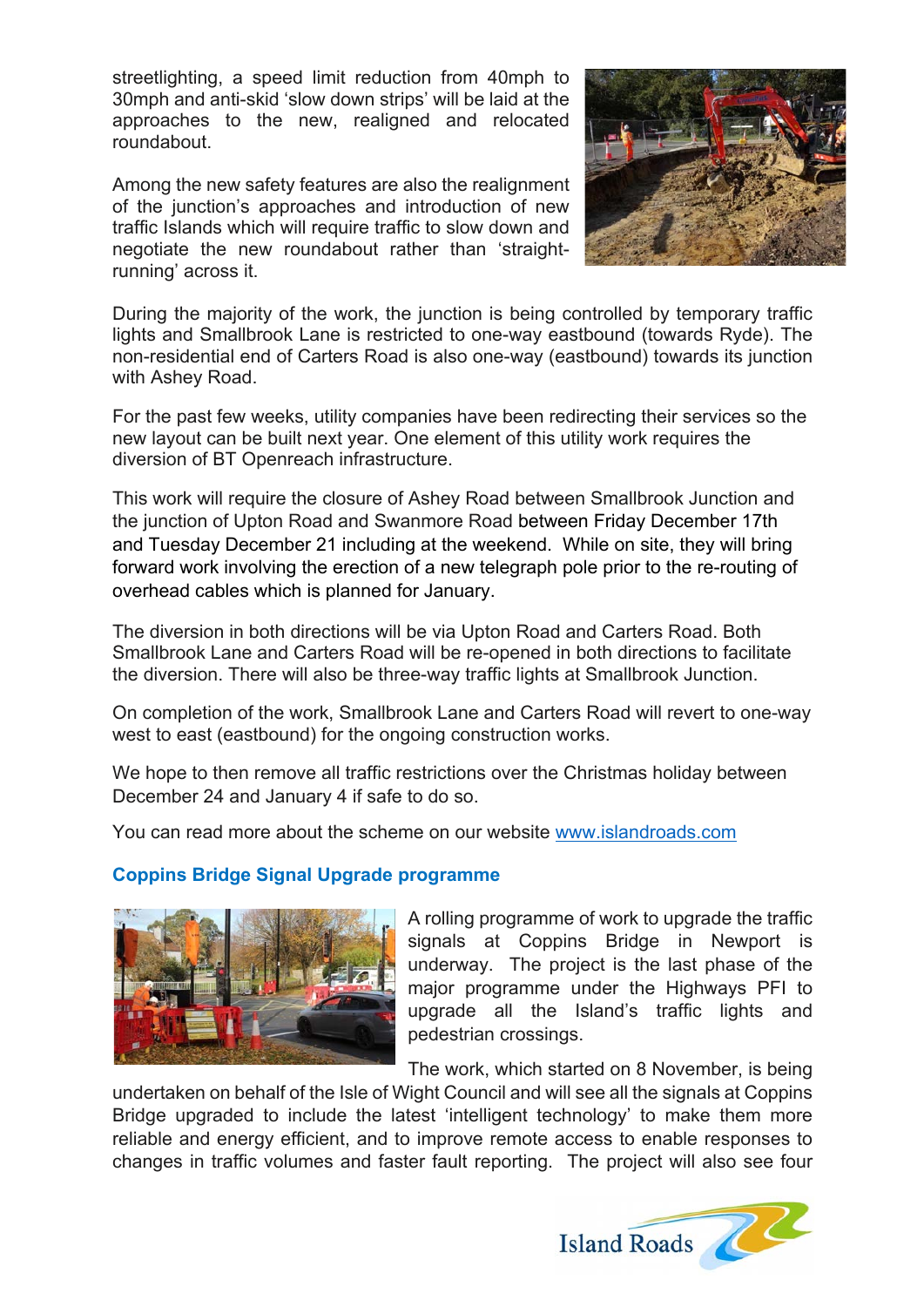pedestrian crossings in the area upgraded to incorporate the latest LED, low-energy technology.

The work has temporarily ceased for the festive period between Monday 6 December 2021 and Friday 7 January 2022 and will resume with the final phases from Monday 10 January 2022. The first of these final phases will involve more complex work to the High Street signals/Coppins Bridge pedestrian crossing. During this work (10-28 January) there will be a 24hr High St road closure and signed diversion route to Towngate/Hunnycross Way/Medina Way. The High Street pedestrian crossing will also be undertaken during this phase, and this will involve daytime lane closures.

Residents are being kept informed with regular publicity about each stage of the works and special arrangements to accommodate business deliveries are being discussed with high street businesses impacted by the works.

The programme will be completed in its entirety by Friday 11 March 2022.

You can read more about this scheme on our website www.islandroads.com

## **Footway (pavements) programme**

We are continuing our programme of footway improvement works around the Island working closely with the Isle of Wight Council to accommodate works in advance, where possible, by WightFibre with their roll out of superfast fibre broadband across the Island.

## **Bus stop improvements**

A number of rural bus stops on the Island are being upgraded to improve safety and accessibility as part of an Isle of Wight Council scheme.

The works are specific to each location but include the introduction of dropped kerbs, new road markings and signage,



tactile paving, increased hard standings and improved drainage.

Motorists are being advised that there could be some localised disruption where works are taking place.

Completed works so far include bus stops at Chale Street, Chale, Whitwell Road, Ventnor, Shanklin Road, Sandford, Alum Bay New Road, Totland, Hillway Road, Bembridge, Forest Road, Newport, Gunville Road, Newport, Park Road, Cowes and Newport Road, Northwood.

The remaining accessibility improvement programme includes:

• Nodes Road, Northwood - north of Uplands Road, Weds 01/12/2021 06/12/2021 to Thursday 09/12/2021 (approx.)

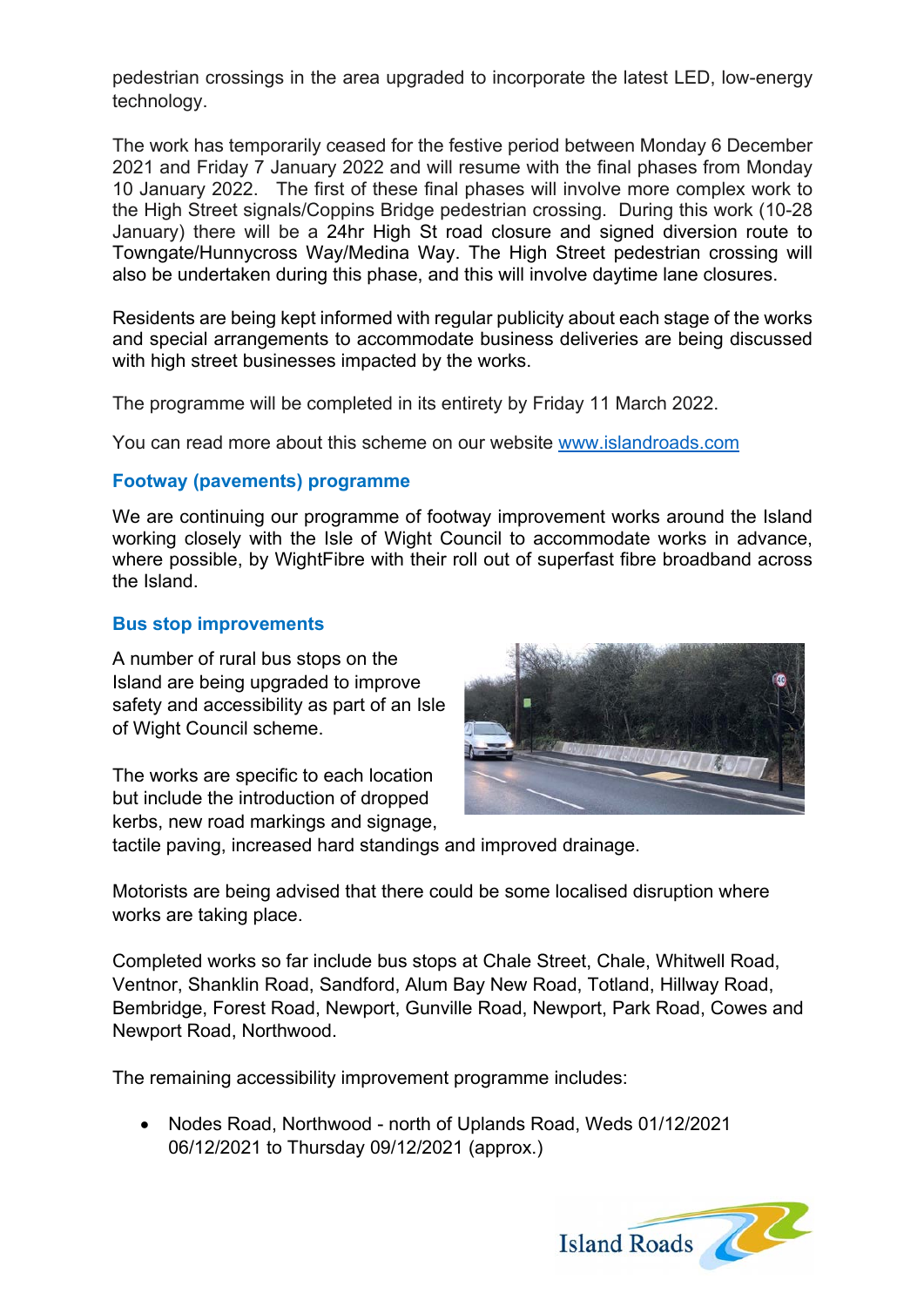• Whitcombe Road, Gatcombe - Cox's Corner, Mon 03/01/2022 to Fri 14/01/2022 (approx.)

## **Active Travel improvements**



Work to create an upgraded shared use route between The Riverside Centre and Mews Lane in Newport is progressing well.

The scheme is part of the Isle of Wight Council's ongoing work to encourage greater use of cycling and walking by creating high quality shared-use paths.

The first two phases of the work between Mews

Lane and Halberry Lane and Halberry Lane to Gordon Road have already been completed and work has now started on the third section between Gordon Road and the junction of St Paul's View/Victoria Road.

On completion of the third phase in late December, the scheme will take a pause in order to tie in work on the final phase — St Paul's View/Victoria Road to The Riverside Centre — with the scheme to upgrade the traffic lights and pedestrian crossings at Coppins Bridge and its approaches. This work will start on Monday February 21 with a planned completion date of Friday March 11. This will mean that the temporary pedestrian crossing facilities at the junctions of Fairlee Road and Hillside, and Link Road and Fairlee Road, will be the only traffic control in this vicinity during work.

## **Network Management**

## **Ditch and grip survey**

We are continuing to undertake our annual ditch and grip survey to ensure these are all functioning correctly in time for the winter months.

'Grips' are the channels that take rainwater from the highway into the ditches. This is being supplemented by an inspection of the network's culverts - the tunnels/structures that allow water to flow under the road.

## **Line painting refresh**

We are currently carrying out line painting to refresh markings where needed across the Island.





We are continuing our year-round work to maintain the highway network, responding to reported defects, and carrying out repairs as required.

If you wish to report any issues in your district area, please use our Fix my Street facility via our online form which can be found by clicking the yellow box (top right hand corner) of our website or via this direct link https://fms.islandroads.com On this facility

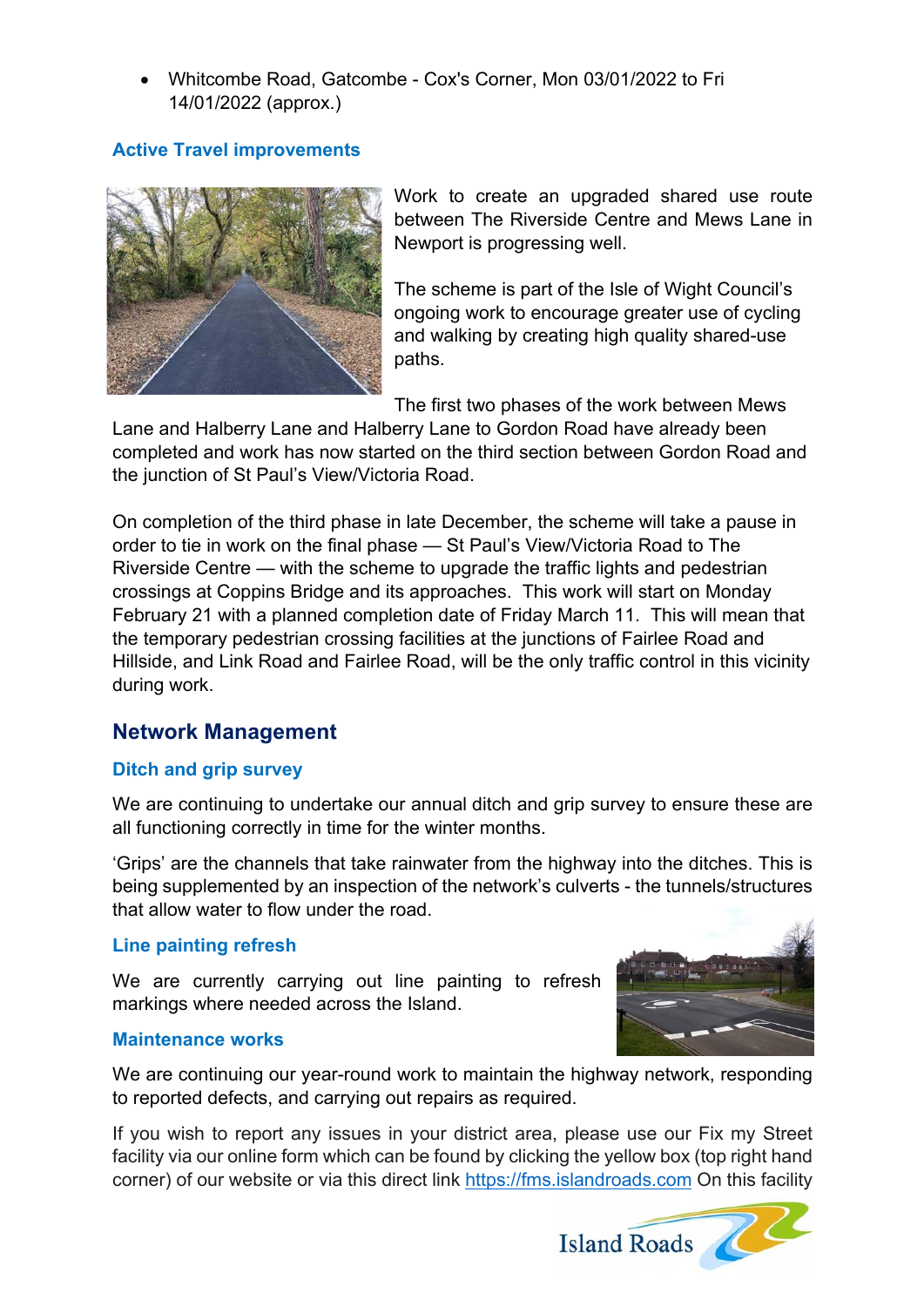you will also be able to see if it has already been reported and track the progress of issues raised.

## **Other highway works**

There continue to be a significant amount of work across the highway network by utility companies and other contractors. Some of these are timetabled work to upgrade infrastructure and others are emergency works.

You can view which organisation is responsible for works in a particular part of the highway network by visiting https://one.network and entering the road name. You can then click on any of the roadworks symbols to find out more details about the works, what they involve and the timeframe for that work.



## **Operations and Maintenance**

## **Winter service**

Island Roads is responsible for maintaining a safe highway network and that includes work during the winter months to ensure the Island's roads are kept clear of obstructions, flooding, snow, and ice wherever possible.



That work starts in the autumn months and continues right through until the end of March each year, although our gritters remain on standby for any forecast low temperatures outside of these times.

Our depot at Stag Lane is home

to our six frontline gritters, back-up and specialist vehicles as well as the Island's road salt supply. We begin each year with a stockpile of 1,600 tonnes which is more than enough to cope with even exceptionally severe winter weather. For example, during the winter of 2020-21 there were 53 runs using 1019 tonnes of salt. We can always obtain additional supplies in the unlikely event they are required.

Around 50 staff are based at the depot which also houses our gully-emptying and street cleansing teams.

Our state-of-the-art gritters are fitted with 'pre-wet' technology which sprays salt with a brine solution prior to spreading. This limits salt drifting on to grass verges or hedges and helps the salt stick to the road. Though people refer to grit, the substance used is actually graded rock salt.

Not all roads are treated. The Isle of Wight Council determines which roads are treated in freezing weather. The Council's focus is on the Island's key routes (main roads and those connecting towns) as it is not practical or economical to salt every road. We apply grit to over 350km of road, which represents around 43% of the highway network. Maps of our gritting routes can be found below and on our website www.islandroads.com/winter-service/

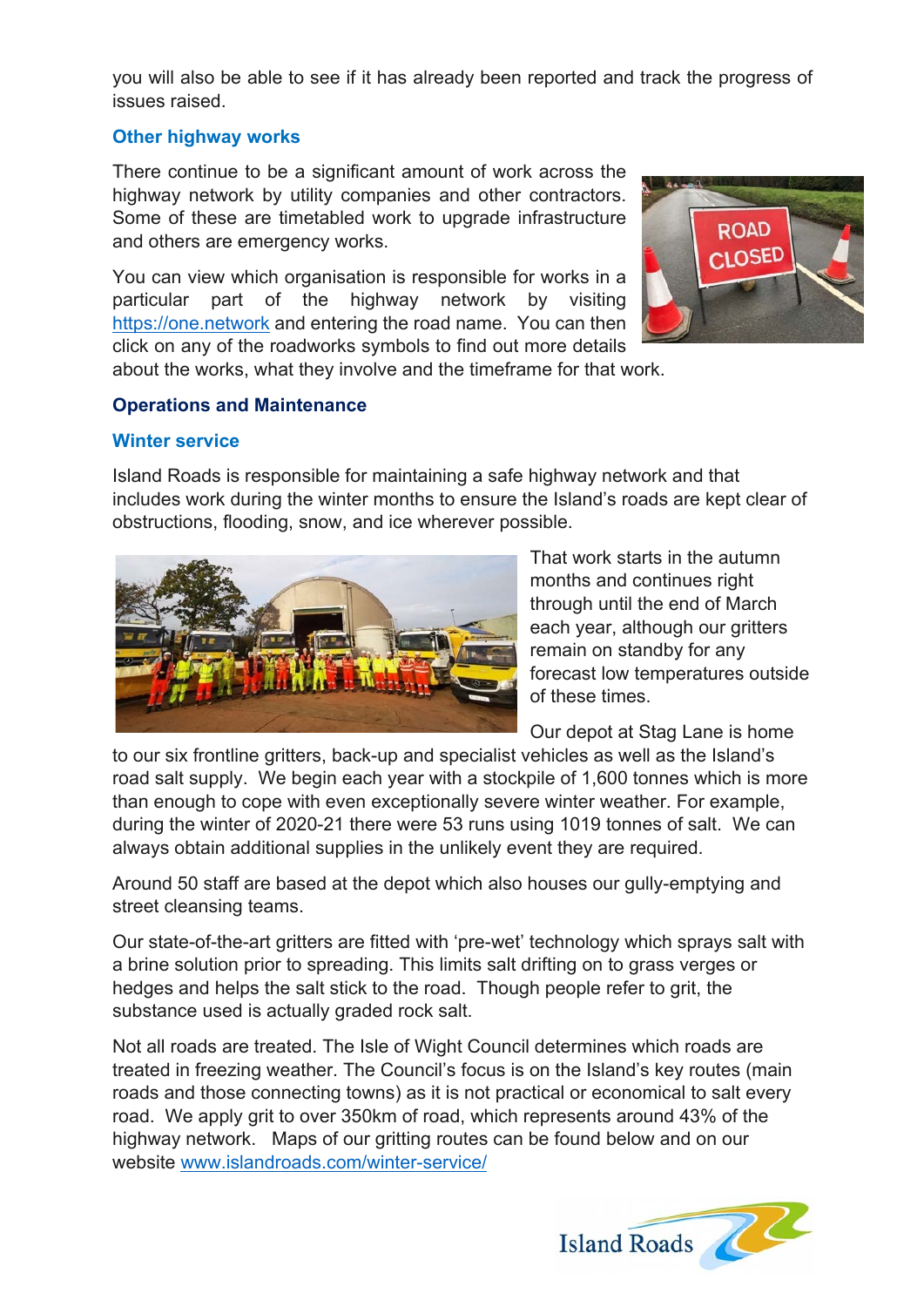## **Gully cleansing**



This time of year, we also begin our enhanced winter gully cleansing regime. Between now and March this additional gully cleansing, targets areas of the network most prone to flooding to help reduce the risk of water accumulating on the highway during wet winter weather.

You can watch a video on our [gully cleansing operations](https://islandroads.com/our-highway-service/environmental-services/gully-cleansing-2/) on our website.

## **Leaf clearance**

We are deploying additional mechanical and manual sweeping resources to help tackle leaf fall and keep drains, gullies, and pavements as clear as possible. This work helps prevent leaves from causing a safety hazard on the highway and/or entering (and compromising) the gullies and highway drainage systems.



## **Flooding**

The Island has a network of around 20,000 gullies, drains and manholes helping take rainwater off the highway and these were all deep cleaned at the start of our contract and are now subject to a regular cleansing schedule agreed with and monitored by the Isle of Wight Council.

We also provide, within our available resources, an emergency response when highway flooding occurs. This will typically involve unblocking drainage systems that have been overwhelmed by storm debris.

The highway drainage systems are not designed to take water from adjoining thirdparty property or land which can also bring with it materials that cause blockages and flooding (this 'third party' water is often recognisable by its brown muddy rather than clear appearance). This is the responsibility of land and property owners to prevent water from discharging onto the highway.

You can read more on our flooding factsheet https://islandroads.com/factsheets/

## **Belgrave Road reinstatement**

Works are underway at Belgrave Road in Ventnor to reinstate the failed wall and road above.

Local company Stoneham Construction have been appointed, following a tender process, to undertake the works that are expected to last just over a year, before completing in Autumn 2022.

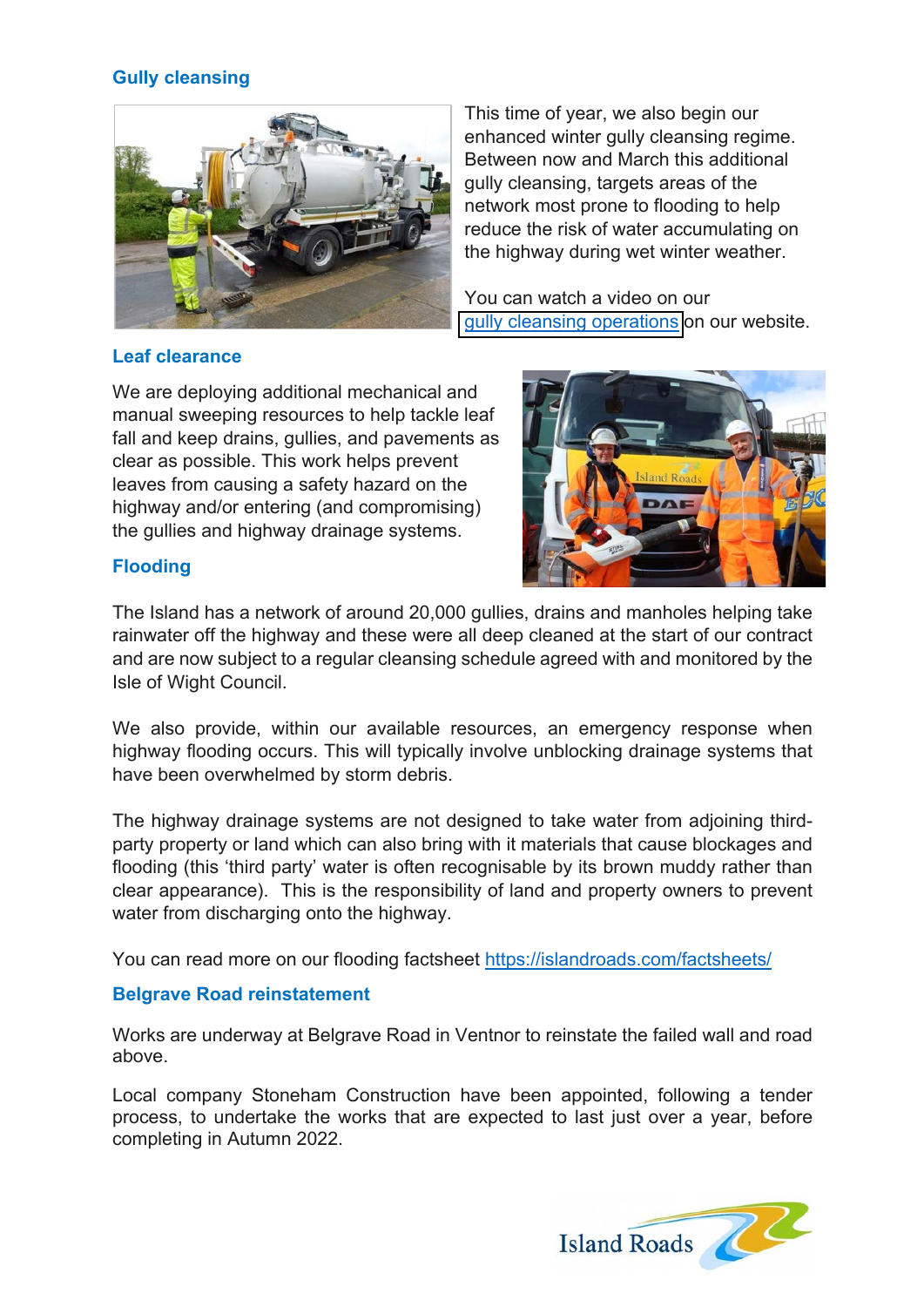The work will see the collapsed wall dismantled and the area behind it stabilised, before a new wall is built, and the road and footway reconstructed. In consultation with the local conservation officer, a natural stone finish will be



used to replace the wall so that it is in keeping with others in the surrounding area.



The new parapet wall will also be higher than existing to conform with the latest safety requirements for both pedestrians and vehicles (see artist's impression left)

Ground monitoring equipment will continue to be

checked at regular intervals throughout the work with additional checks after any periods of poor weather, as we have done throughout, and regular site inspections will also continue.

We are continuing to ensure that the local and wider Island community receive regular updates as this project progresses.

## **Community involvement**

#### **Volunteering**

Island Roads operate a volunteering scheme under which our employees are encouraged to take up to two days paid leave per year to assist local good causes with projects. These cannot be related to our highway work, but we try and use the skills we have within the organisation to assist charities and community projects. Examples have included, clearing church grounds, painting Scout huts, school halls,



the Needles Old Battery tunnel walls, line painting in school playgrounds, and even goat herding for the National Trust on the Downs!

If you come across a project in your area that you think we could help with, then please email Samantha O'Rourke via info@islandroads.com

## **Isle of Wight Foundation**

The latest round of grant applications to our Charitable Trust, the IW Foundation have been reviewed and a total of 11 separate community groups and charities have been awarded a combined total of over £85,000.

Each year, the Foundation, made up of the partners in Island Roads; Ringway Island Roads, Meridiam, Island Roads and Vinci Concessions, awards grants of between £3,000 and £16,000 to help good causes tackle social exclusion. Since 2014 nearly £630,000 has been awarded to community groups and charities across the Island.

We will be announcing the successful applications in the run up to and over the festive period.